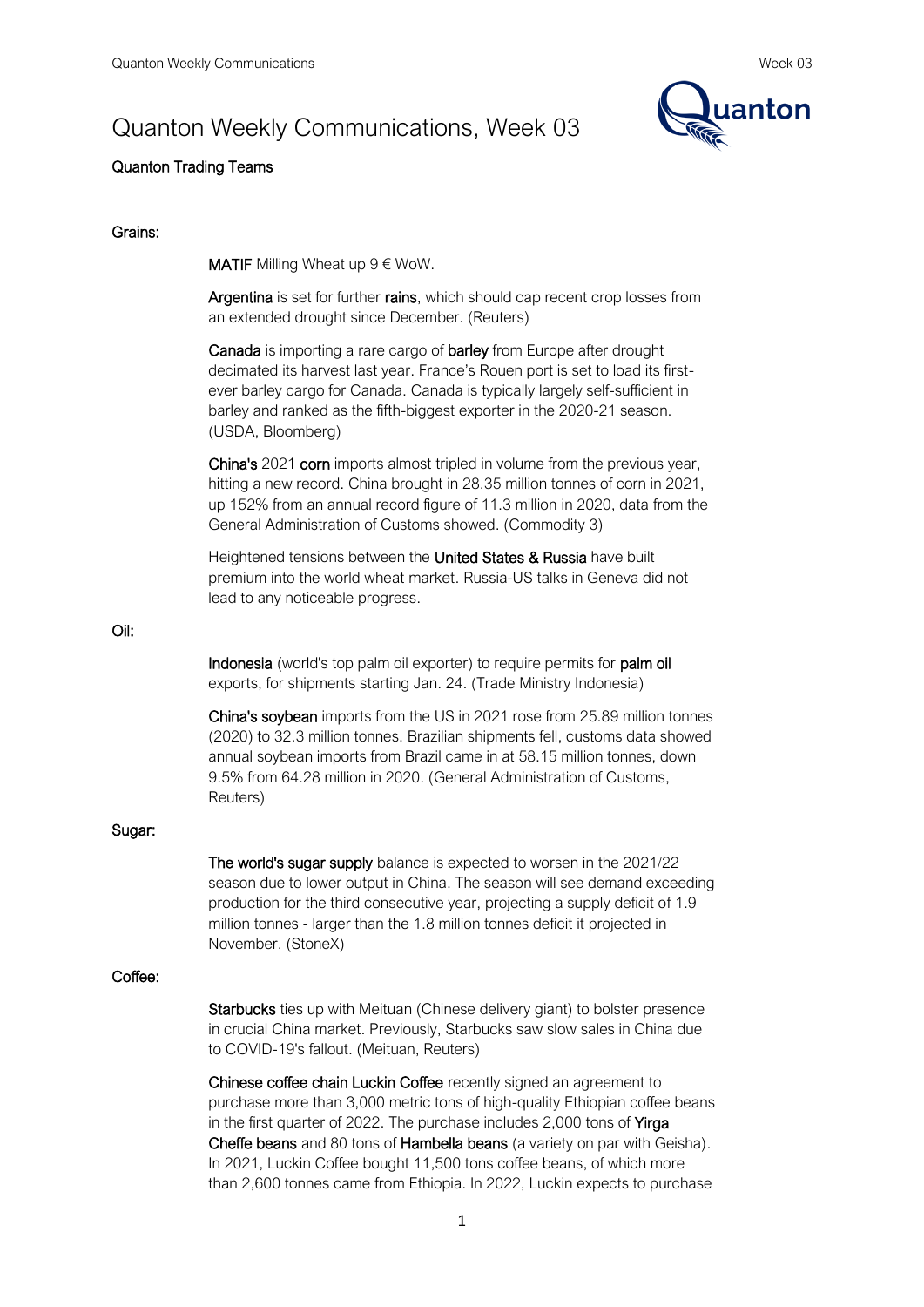6,000 tons of coffee beans from Ethiopia, and over 20,000 tons overall. (Xinhua)

## Cocoa:

Ivory Coast's cocoa regulator is sticking with its forecast for a drop of about 10% in output for the 2021/2022 season, despite a pick-up in beans arriving at ports in the past three weeks. Ivory Coast weather favourable for cocoa mid-crop. (Reuters)

## Freight:

Cape rates took a beating due to weather related delay in iron ore mining and export from Brazil. This is exacerbated by the restriction in Indonesian coal export. Cape tonnages are now competing for larger volume Panamax stem. The correction in Panamax market showed still negatives this week. In the Supramax segment, the market and rate continued to slide.

Both FFA and physical continued the bear run. Ultra from USEC to Cont saw fixing at USD 28,000. USG-Med on Ultramax covered at USD 35,000. Some movement in Indonesia reg coal export. Coal run from CIS to China done at USD 10,000. Trip from WCI via Pakistan to Chittagong with clinker discussed around USD 23,500. Period rates dropped further where 1-year TC rate now for Supra is USD 20,000 and Ultra USD 22,500. (Quanton)

## World:

Moroccan household finances hit by high inflation – driven by an increase in the cost of imported products and an improvement in domestic demand. (Moroccan Planning Agency, Reuters)

The Philippines' swine inventory increased by 700,000 heads over the last 12 months owing to a repopulation programme, following two years of declines due to African swine fever outbreaks. (Reuters)

China's 2021 pork output jumped 29% from the previous year, official data showed on Monday, recovered most of the production lost during a devastating outbreak of African swine fever two years before. (Chinese authority, Reuter)

Ozone harms East Asian crops yield, costing \$63 billion a year. (Reuters)

Saint Vincent and the Grenadines has exported a cargo of 110 pounds (49.8 kilos) of medical cannabis after receiving a license for export to Germany, according to official announcements and a local official familiar with the matter.

The French Farming Ministry on Thursday said that a total of 2.5 million birds needed to be killed as the southwest of the country faces several outbreaks of bird flu. (Reuters)

Italy introduced further measures in two northern regions to contain a recent African swine fever outbreak, including the immediate slaughter of pigs and a six-month restocking ban. (ANSA)

Margarita Louis-Dreyfus gets \$457 Million from the sale of 45% share of Louis Dreyfus Co. to ADQ. (Bloomberg)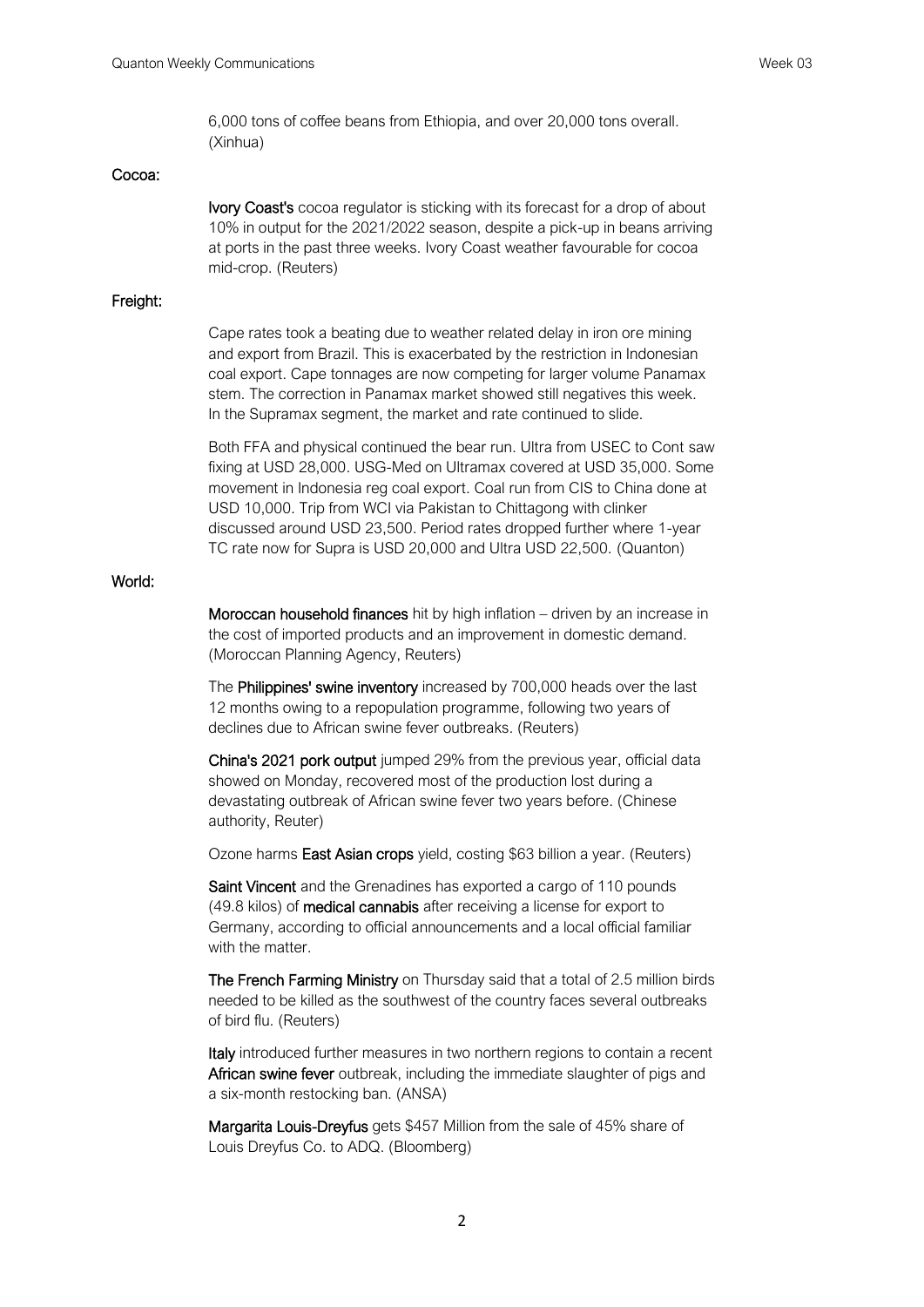Cargill's agricultural trading head Joe Stone is retiring after firm's profits soared in 2021. Roger Watchorn is tapped as his successor.

Saudi Arabia retained its top ranking in Chinese oil supplies in 2021, with supplies up 3.1% over 2020, and increased its share to 17% of total Chinese imports, customs data showed. (Reuters)

# Fertiliser:

The Green Markets North America Fertilizer Price Index has reached the lowest point since October 2021, at 906.66 USD/mt. (Bloomberg)

# Tenders:

Jordan tenders for 120,000 mt wheat, 120,000 mt barley, shipment: Jul/Aug.

#### Iran bought wheat:

195,000 mt in 3 consignments (3 x 65,000 mt), shipment Feb/Mar 2022

#### South Korea bought milling wheat:

82,000 mt in 2 consignments from Cargill, shipment Mar 2022:

| 1. $50,000$ mt: | Soft White 11%, 406.51<br>Soft White 9%, 516.8<br>HRW 11.5%, 387.67<br>Northern Spring 14%, 407.62 |
|-----------------|----------------------------------------------------------------------------------------------------|
| 2. 32,000 mt:   | Soft White 11%, 406.77<br>Soft White 9%, 517.06<br>HRW 11.5% 387.93<br>Northern Spring, 407.88     |

Turkey TMO bought 345,000 mt barley for shipment 15 Feb – 10 Mar:

| Derince:    | 25,000 mt CFR 321.60 USD/mt, Yayla Agro |
|-------------|-----------------------------------------|
| Iskenderun: | 25,000 mt EXW 325.70 USD/mt, Yayla Agro |
|             | 25,000 mt EXW 325.60 USD/mt, Solaris    |
|             | 25,000 mt EXW 325.80 USD/mt, Grainstar  |
| Mersin:     | 50,000 mt EXW 331.20 USD/mt, Viterra    |
| Izmir:      | 25,000 mt EXW 331.80 USD/mt, Yayla Agro |
|             | 25,000 mt CFR 326.80 USD/mt, Yayla Agro |
| Bandirma    | 25,000 mt CFR 321.00 USD/mt, APGrain    |
|             | 25,000 mt EXW 326.10 USD/mt, Viterra    |
| Tekirdag    | 25,000 mt CFR 316.00 USD/mt, MKM        |
| Samsun      | 25,000 mt EXW 322.80 USD/mt, Bek Tarim  |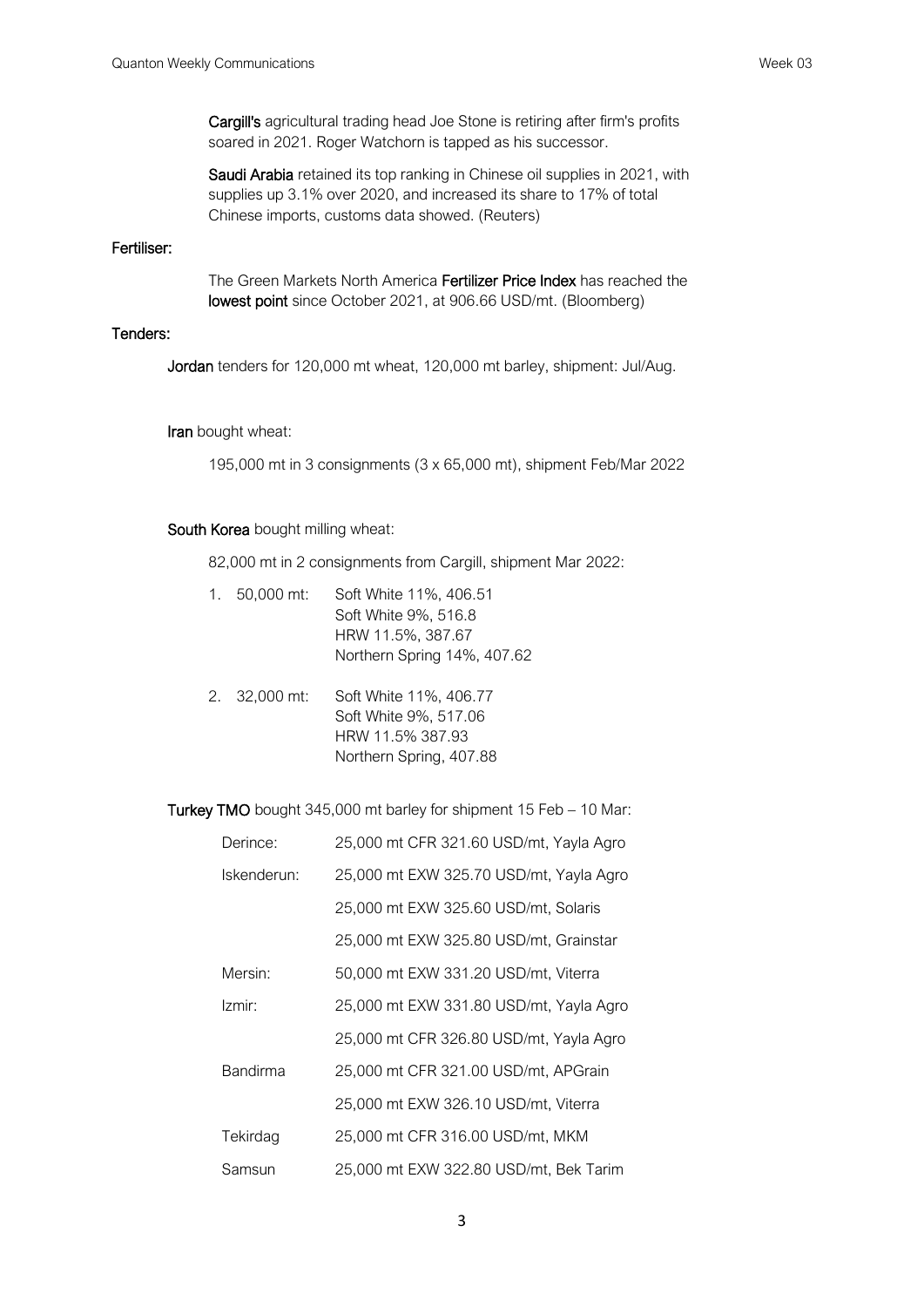25,000 mt CFR 317.80 USD/mt, Rolweg Trabzon 10,000 mt CFR 317.00 USD/mt, GTCS 10,000 mt CFR 316.90 USD/mt, Aston

Turkey TMO bought 335,000 mt wheat for shipment 10 Feb – 10 Mar:

| Derince:        | 25,000 mt 12.5% CFR 344.30 USD/mt, Erser        |
|-----------------|-------------------------------------------------|
| Iskenderun:     | 25,000 mt 12.5% EXW 345.70 USD/mt, Altin Ates   |
|                 | 25,000 mt 12.5% EXW 345.80 USD/mt, Viterra      |
| Mersin:         | 50,000 mt 12.5% EXW 351.40 USD/mt; Tiryaki Agro |
| Izmir:          | 25,000 mt 12.5% EXW 350.15 USD/mt, Yayla Agro   |
|                 | 25,000 mt 12.5% CNR 345.15 USD/mt, Sierentz     |
| <b>Bandirma</b> | 25,000 mt 13.5% EXW 351.80 USD/mt, Viterra      |
|                 | 25,000 mt 13.5% CNF 342.80 USD/mt; Orsett       |
| Tekirdag        | 25,000 mt 13.5% EXW 349.90 USD/mt, Yayla Agro   |
| Samsun          | 25,000 mt 13.5% EXW 350.60 USD/mt, Yayla Agro   |
| Trabzon         | 10,000 mt 13.5% CNF 346.80 USD/mt, GTCS         |
| Karasu          | 25,000 mt 13.5% CNF 348.90 USD/mt, GTCS         |

Japan bought milling wheat:

- 72,351 mt, shipment: 21 Feb 20 Mar
- 1. 9,210 mt, US White
- 2. 16,502 mt, DNS
- 3. 25,035 mt, HRW
- 4. 21,604 mt, WRS

Algeria bought barley:

205,000 mt, 324 USD/mt, shipment Feb/Mar 2022

Taiwan bought milling wheat:

30,150 mt USD DNS, FOB 414.16 USD/mt, ADM 14,600 mt HRW, FOB 401.60 USD/mt, CHS 4,645 mt CHS, FOB 430.91 USD/mt, ADM